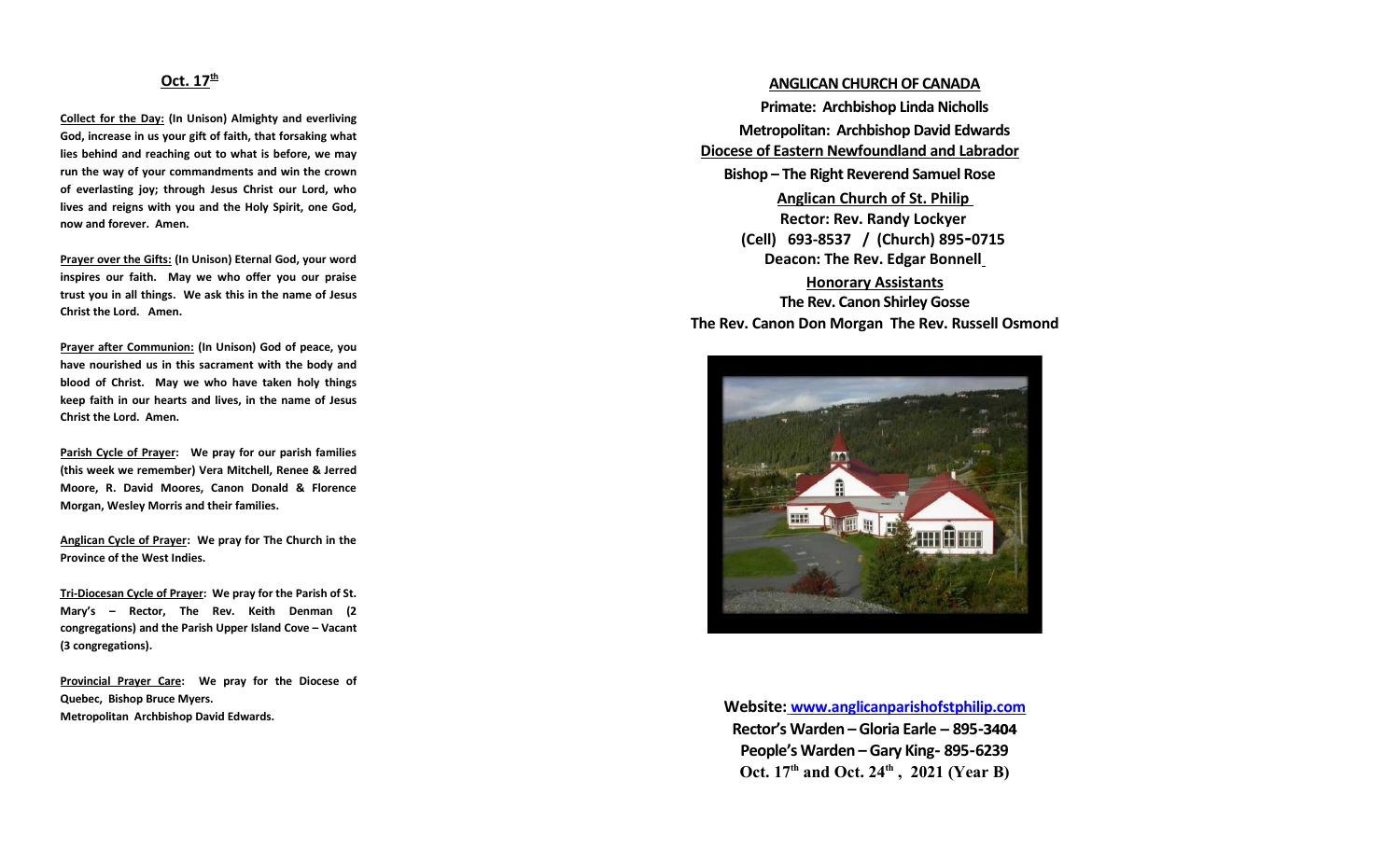*A WARM WELCOME IS EXTENDED TO ALL OUR PARISHIONERS AND VISITORS WHO ARE WITH US TODAY. WE HOPE THAT GOD WILL BLESS US AS WE WORSHIP HIM HERE TOGETHER AT ST. PHILIP'S CHURCH.*

**From the Rector's desk**: As we approach the middle of October, we are already starting to see telling signs of a change of seasons. The air is a little cooler, the days are becoming shorter, the leaves are changing color and beginning to drop from the trees. This weekend (Oct. 15-17), travel to the West Coast to officiate a wedding in the Corner Brook area, during which I will admire the beauty of Fall colors driving through the Humber Valley. This time of year it must be about the most picturesque place anywhere in the world, perhaps I am a little bit biased having grown up on the West Coast of the island. Such beauty is as if the very hand of God is painting a magnificent picture of unmatched beauty. You know what? I believe it is exactly that – God's hand at work in creation, and what God is creating in all of that cannot be matched by human minds or hands. As we admire the beauty of Fall, we also realize that the hand of God is also creating something immensely wonderful and beautiful in the hearts and lives of God's people. The writer of the book of Hebrews (Paul) writes the following verse: "*For this is the covenant I will make with the house of Israel after those days, declares the Lord. I will put My laws in their minds and inscribe them on their hearts. And I will be their God, and they will be My people." (Heb. 10:16)* This verse is practically quoted word for word from the book of the prophet Jeremiah nearly 700 years earlier. Paul writes to the Hebrews to encourage them in their faith in Jesus Christ, as he was keenly aware that many of them were beginning to doubt that Jesus was actually the expected Messiah. They had expected the Messiah to come as a militant king and destroy the enemies of his people , instead Jesus comes as a man

What God does expect is for us to devote ourselves to it and to get back up each and every time we fall. The example we have in Jesus is very much one that reminds us that God's love is not one to be earned but is given by grace. Jesus made it possible for us to be redeemed and saved not by deeds but by grace. At the same time we try our very best to be everything that God desires us to be, and to live our lives in a way that is worthy of the title we carry – Christian. The word printed on our foreheads and hearts means that we are chosen by God, and that we have chosen God, through Jesus Christ. The past 19 months have been excruciatingly difficult months for everyone. Living through this pandemic has required much sacrifice and discipline. It has altered our very lives in practically every way; it has affected everyone physically, psychologically, emotionally and spiritually. It will continue to do that at least for the foreseeable future, and we all long for a day soon when this pandemic will end and we can once more get on with a greater sense of pre-pandemic normalcy.

 It will come, the rate of vaccinations are steadily increasing in our nation and especially so in our province. Our hearts still ache for those who become infected with the virus, and we still grieve with those who lose loved ones to it. That is natural for us because, again, God has written upon our hearts, we are a people of love, care and compassion. We will get there, but in the meantime we must still do our part to see that we get there as soon as possible. I hope and pray that by this Christmas we will have more opportunity to come together freely to celebrate the birth of our Saviour. The church too longs for a time when God's people (that's all of you) can return to pre-pandemic normalcy. Like Paul writing to remind the Hebrews that indeed Jesus is the long awaited Messiah, and to encourage them in the Christian life, so too I hope this message has been captured in my notes and messages throughout this pandemic. We need

**The Ballicatter After-school program** still has openings for children that need this service. The pandemic has made it difficult for them to keep their numbers up, especially when so many parents were working from home. This program has been a tremendous benefit to our parish budget bringing in \$20,000 annually in rent. Please, if you know of any parents needing afterschool care for their children tell them about this great program we have right here in our parish centre.

**Vaccine passports and worship.** As things continue to move and change rapidly in this pandemic, it is now required by Public Health that we show proof of double vaccination when accessing many public venues. Recently church leaders, including our Anglican leaders, met virtually with Premier Fury, Minister Haggie and public health officials, to discuss how Vaccine Passports would affect faith communities once they come into effect on October 22<sup>nd</sup>. The law states emphatically that as of October 22<sup>nd</sup>, it will be mandatory to show proof of vaccination when arriving for worship. Without proof of vaccination no one over the age of 12 can be admitted. There are to be no exceptions to this rule for anyone. If the Archbishop of Canterbury himself turns up without proof of vaccination he is not to be admitted. Who thought this would ever be the case? Yet it has been deemed necessary in order to get through this pandemic and essential to controlling this virus and its variants. Some people have downloaded this in the form of a QR code to their phones and have easy access to it, however, as long as a person has an official copy of their two vaccinations it can be a paper copy. Beginning on Sunday, October  $24<sup>th</sup>$ , when you arrive at church on Sunday morning, someone on duty will want to see your proof

# *Dismissal Song*

**Go now in peace; never be afraid. God will go with you each hour of every day.**

**Go now in faith,** 

**steadfast strong and true. Know he will guide you in all you do.**

# **Go now in love and show you believe. Reach out to others so all the world can see.**

**God will be there watching from above. Go now in peace, in faith and in love.**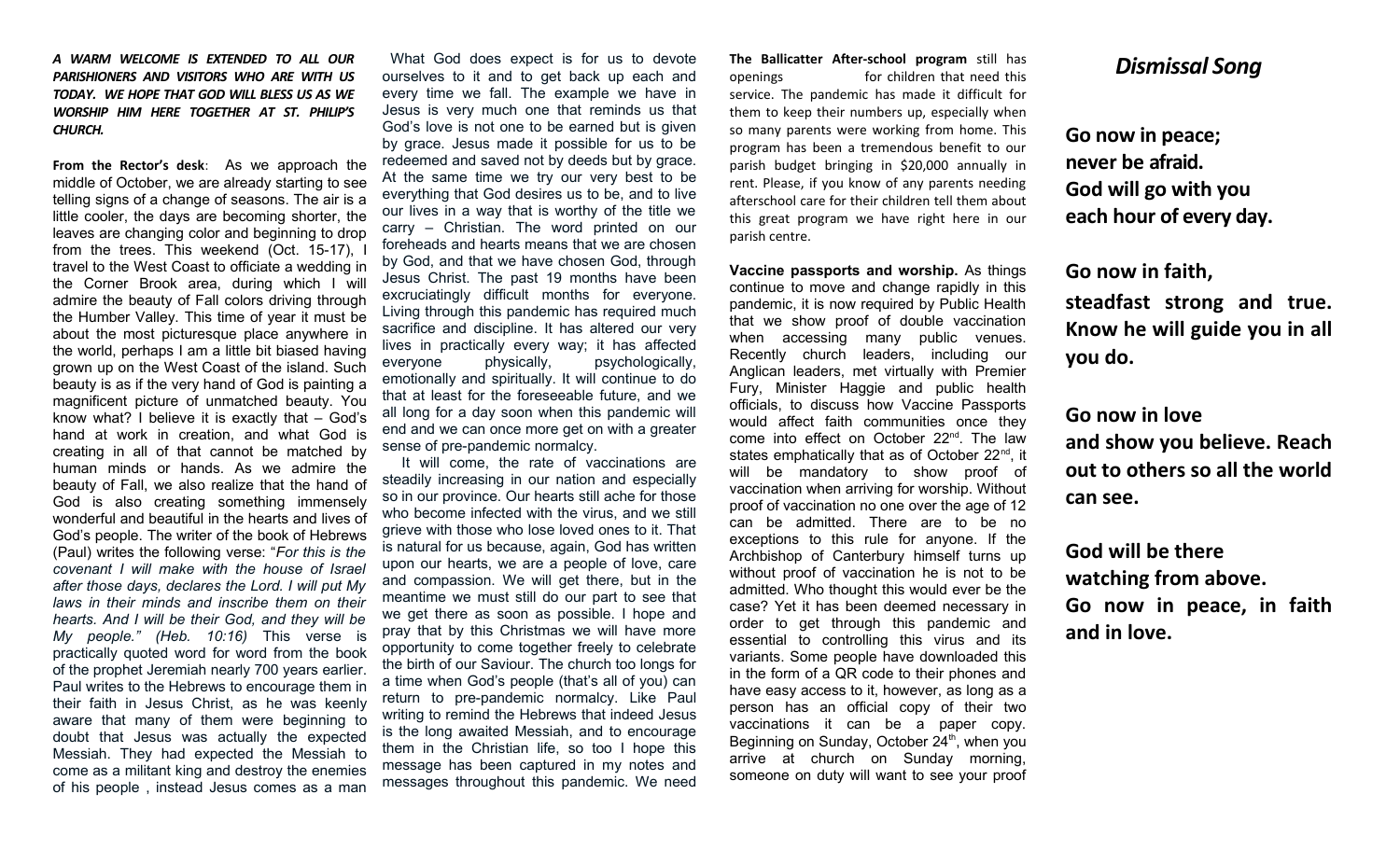who was arrested by the Jewish leaders and suffered terribly and was crucified by the Romans. And although he was seen resurrected he still left earth and seemingly his people and now these people are suffering persecution. Paul wanted to reinforce the words of Jeremiah upon them that God had not and would not ever abandon them; in fact God has written that promise upon their very hearts. These words point to a God that knows us thoroughly and intimately, a God that has written on our hearts is a God that loves us with a love unfathomable. Like the Hebrews Paul wrote to, we too need to be reminded of whom we are and to whom we belong. It is so easy in the midst of fear, anxiety and chaos to forget that God's promise is written upon our hearts as well. I like to think of baptism and Confirmation in that way as well, that is some powerful way, through the mystery of sacraments, God is writing indelible words upon our hearts, that we have the very seal of God upon our foreheads and hearts. Like the covenant God had with the people of the Old and New Testaments, it implies that we too have a very important obligation to uphold with the very same God. When we are baptized and confirmed we are in essence entering into a covenant relationship with God. God promises to be our God and we promise to do the very best we can to bring honor and glory to our God of love. I don't think we will ever enter into any type of human covenant that even comes close to comparing in difficulty to uphold. The good news is God knows already how difficult it is to honor this covenant we have, and does not expect perfection from us.

to hear and be reminded of God's love, especially as revealed in Christ Jesus, and to be assured that we are never alone, that we are a community of faith, that we belong to a family of believers that will care for, encourage, pray for, and support one another on the journey we share together. Your church will always be here for you, but also pray for your church, as the pandemic has been hard on everyone, so too it has been very challenging for the church, because, as we know so well, the church is the people, it's you and me and all of us together. (I am also including some information with regard to vaccine passports and how that affects worship services)

#### *Rev. Randy*

**Rev. Randy is away this weekend (Oct. 15 - 17)** officiating a wedding on the west coast. Many thanks to Canon Shirley for celebrating Eucharist at 8:30 am and Canon Don for celebrating Eucharist at 10:30 am, and Rev. Russell for preaching. Thank you to our faithful Deacon Ed for his help as well. Rev. Randy will be traveling back to the parish today (Oct.  $17<sup>th</sup>$ ).

of vaccination, please show them using your phone or your paper copy. Again, this is vitally important to remember to have with you on that Sunday and the weeks after. We are hoping that this will not be required for a long time, but we are required to obey the law. It has to be **proof of two vaccinations.** Children under the age of 12 are not yet being vaccinated so they will be allowed to come in as usual. Proof of vaccination will also be required for other services such as funerals, weddings, etc.

**\*Again we stress that this is not a church rule but the church has been ordered by law to adhere to it. Not following the law can mean very substantial fines for individuals and the church. So we ask that everyone be kind to and patient with anyone that requires to see proof of vaccination, not only at church but other public places we go to. Cooperating and obeying public health rules have served us very well thus far in this pandemic, so let's keep it up so we can emerge from it soon.**

**Land & Sea featuring John and Pheobe Parrell** will be airing on Sunday, October 31<sup>st</sup> at 1:30 pm on CBC. Earlier this past Summer Pauline Thornhill of Land and Sea decided to do a show on the very active lives of John and Pheobe, it was an exciting time for them and we look forward to seeing the finished product.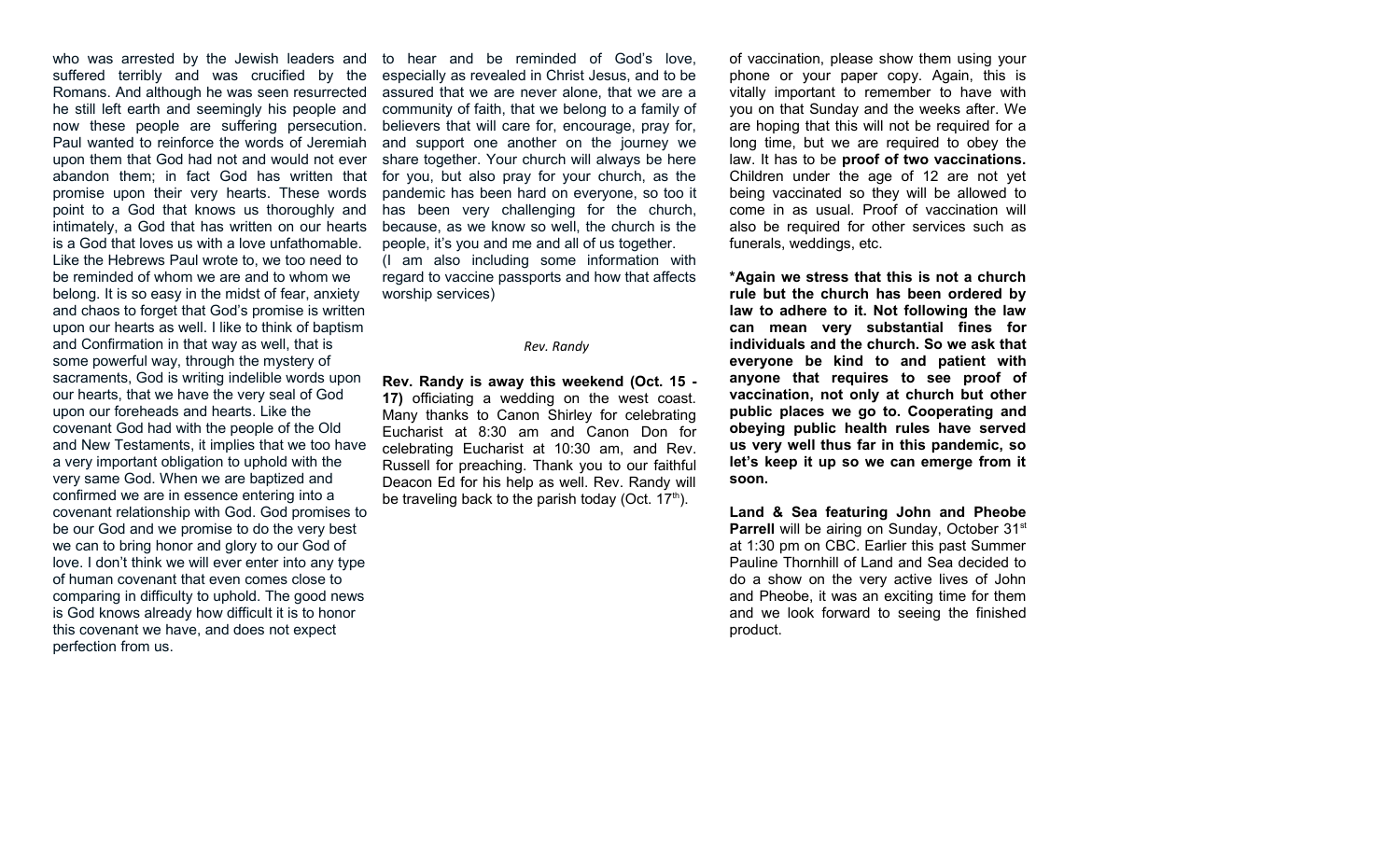#### *NOTICES/MEMORABLE DATES*

**In addition to selling tickets on the Christmas stocking** the ACW will also be selling tickets on a gift-card tree as well. In canvassing local businesses to find gifts for the stocking the ACW had so much success that they surpassed what they needed so now they will have three projects. Please support them by purchasing tickets from them.

**Fundraisers and parish hall rentals** continue to be down because of the pandemic. This has created a decline in our overall parish revenues to date. Our regular envelope offerings are up but what we budgeted from other sources are down. We want to stress the importance of all our parishioners helping us to meet our financial obligations as we near the end of 2021.

 **October 21st - Queen's College Convocation** will be held on Thursday, October  $21<sup>st</sup>$  7:30 pm at St. Mary's Church. The guest speaker will be our Primate, Archbishop Linda Nicholls. Rev. Randy will be robed and join the rest of the Corporation members in the procession. Please pray for those who will receive their degrees and certificates at the convocation.

#### **ACM takeout Jiggs dinner** will be held on

Saturday, October 23<sup>rd</sup>. We had hoped this year to make it a sit-down meal as part of our larger Harvest Thanksgiving, however, because we are still in a pandemic with many regulations around gathering and serving food, we decided to make it a takeout dinner. Tickets can be purchased from ACM members or from the parish office. The cost is \$20.00 per plate and must be purchased no later than Thursday, October 21<sup>st</sup>. Dinners will be ready for pickup at 5:00 pm on the 23rd .

whose memory we light the tree will be read, a prayer offered, then the tree will be lit. It will remain lit until the end of the Christmas. Following the lighting hot chocolate and Timbits will be served in the Canon EB Cheeseman Parish Centre. All are welcome! If you would like to participate by submitting names of loved ones the forms are available in the foyer and can also be downloaded from the parish website.

**Updated diocesan Covid-19 protocols**. Currently the mandatory mask rule has been reinstated, and must be worn by everyone. We are still very much aware that there is Covid-19 in our province, so we must still be very cautious when we gather for worship. Masks must be worn when not sitting in the pews and when coming forward for Eucharist. We will still respect everyone's private space by maintaining distance also. We are encouraged by the high number of vaccinations in our province but we are still not quite where we would like to be in relaxing all the restrictions, especially in light of recent outbreaks of the virus in parts of the province.

**The Canon E.B. Cheeseman Parish Centre** is now available for rental for birthday parties, showers, etc. We will still need to exercise care and caution when using the parish centre, and we are not yet at a point where we can rent it out for maximum occupancy, as we must sill observe the rule of physical distancing. If anyone is interested in renting the Centre please contact Donna or Janice Spurrell and they will be able to inform you of the current rules around its use. These rules can change at any time based on direction from our Chief Medical Officer and/or our Diocesan Covid team.

Our parish website can be accessed now through a **QR Code** (Quick Response Code). By scanning the code with your cell phone, tablet or

**If you would like to receive Rev. Randy's weekly email** please provide your email address. Periodically, the Rector sends out emails to all those in the parish whose email he has on file. Please provide him with your email address by emailing him at [lockyerrandy@gmail.com.\](mailto:lockyerrandy@gmail.com.%5C)

**Our Food Bank boxes** are still in the foyer and we welcome donations of non-perishable food items to be dropped into them. Once they are full we take them to the Pop-Up Pantry (food bank) at St. Lawrence's church.

**Who is an ACW member or an ACM member?** The short answer is, every woman of our parish is an ACW member and every man is an ACM member. We would love to get the numbers of active members up that attend regular meetings. Contrary to what some might think, it's not always about meetings and planning fundraisers, it is also about fun and fellowship together. We would love to see more of our ladies and gentlemen meeting together, getting to know one another better and growing our parish.

**Thank you to Canon Ed and Joyce for the donation of three white crosses in the cemetery.** These metal crosses have replaced wooden ones that mark three unknown gravesites behind but in the centre of the columbaria units. The crosses remind us that though these children of God are unknown to us, they are fully known by God and that once they lived among us. Canon Ed and Joyce paid for the materials and the crosses were made by Canon Ed's brother, Charles. We appreciate very much these grave markers and the spirit of respect and remembrance in which they were made and erected.

**ACW fundraiser this Fall** is selling tickets on a very large Christmas stocking that will be drawn for just before Christmas. Again, because of

**Dawn Cheeseman** will be selling Christmas cards with the picture of St. Philip's church on them later. This is a fundraiser Dawn is doing on behalf of the ACW. She is in the process of designing the card and having them printed right now but they will soon be available for purchase. When they become available we will let everyone know.

**Hospital visitation is limited to only the appointed chaplain.** Whenever any of our parishioners are admitted to hospital, parish clergy are prohibited from visiting because of Covid-19 guidelines. So please ask for the Anglican Chaplain, and, he will be most happy to visit you regularly during your hospital stay.

**Rev. Randy is available for prayer –** during this time of separation and isolation many people may be feeling lonely. If you would like prayer, please contact the office (895-0715) and Rev. Randy will pray with you on the phone.

**The 98.5 FM frequency is always in use** whenever we are gathered for worship. If our numbers inside exceed the permitted numbers, there is still the ability to listen to the service through your car radio while in the parking lot of the church.

**Parish Finances** is always a concern for us as we endeavor to keep up-to-date on our commitments. Last year (2020) turned out to be an excellent year for the parish financially, as all of you, parishioners of St. Philip's parish rallied to ensure the bills could be paid in the midst of the pandemic as our building was closed. We are very grateful for that, and, not many parishes in the diocese had this experience, and it happened here because of your faithfulness to God and your devotion to this parish. We are now coming to the end of the first quarter of 2021, and we want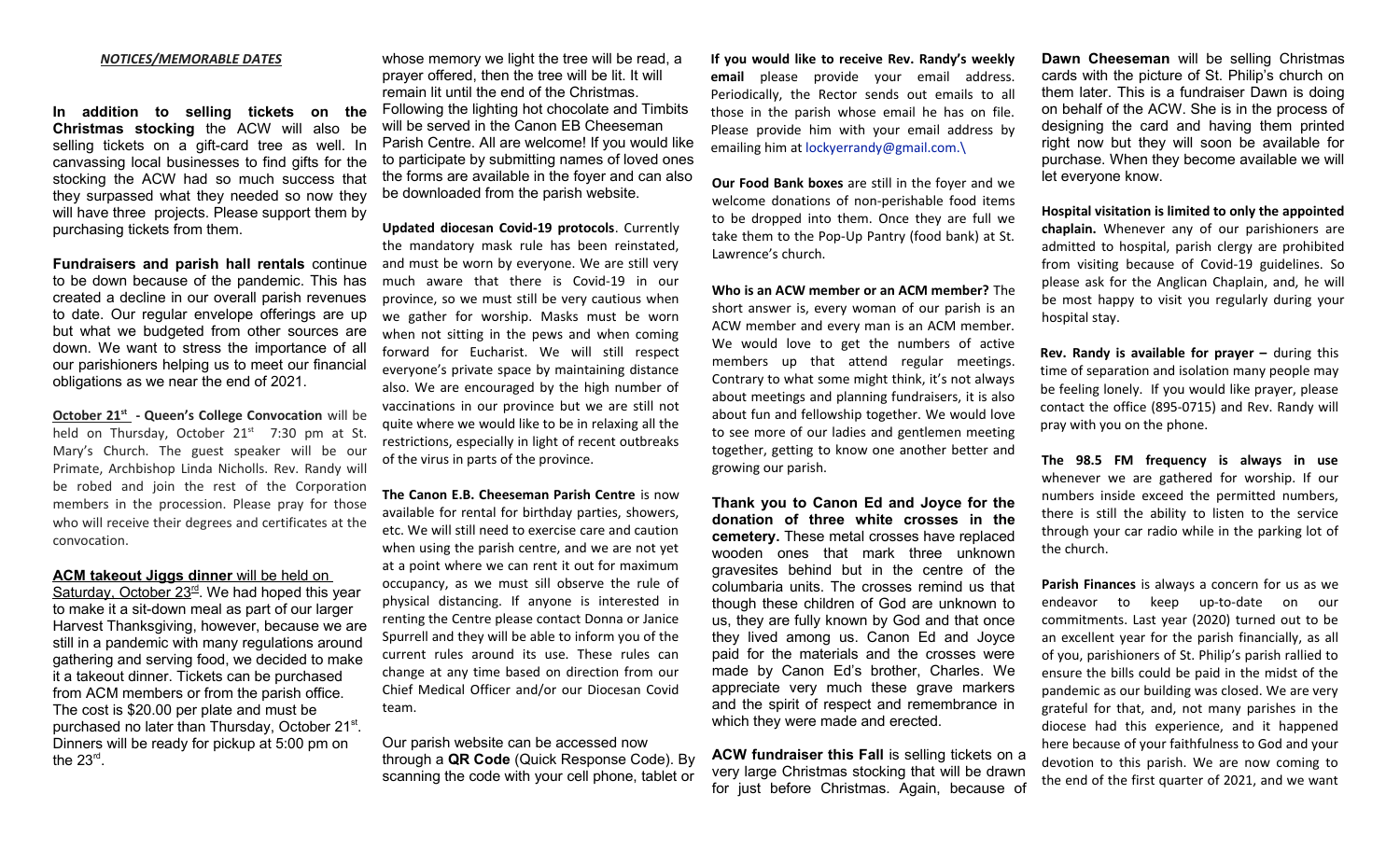**October 24th will be designated Queen's College** some other compatible device you will **Appeal Sunday in our parish.** Envelopes will be available prior to this Sunday and we ask parishioners to place a special contribution for the work of the college in preparing men and women for both ordained and lay ministry.

### **Confirmation registration will be held on**

**Sunday, October 24th,** following the 10:30 am worship service. Rev. Randy will meet with the candidates and parents for about 15 minutes to complete the registration forms and to establish a startup date for classes. A date for the actual Confirmation service will likely be early in 2022.

## **Christmas Tree of Remembrance official**

 **lighting** will take place on Wednesday, December 15<sup>th</sup> at 7:00 pm. As before, we will assemble near the tree, the names of loved ones in

immediately be taken to the parish website. We are also in the process of updating our website so it can be current. Here is the QR Code:



pandemic restrictions they are limited as to what they can do for fundraisers, so we ask for your generous support by purchasing tickets. Whoever wins the stocking will have a very big Christmas stocking filled with all kinds of items including gift cards, gift certificates, and so much more.

to remind everyone that the challenges of the global pandemic are still with us, our building continues to be closed down for inside worship and fundraising is non-existent at the moment. We ask everyone to be mindful of our situation and to help us keep up financially by being regular in your financial support of the parish. God bless you for all you do in the life of our parish.

**ANGLICAN ALLIANCE BIBLE STUDIES - FAITH IN THE TIME OF CORONAVIRUS.** As we continue to worship at home perhaps the following link will be useful to you. Go online and give it a look: [https://s3-eu-west-2.amazonaws.com/sqe](https://s3-eu-west-2.amazonaws.com/sqe-anglican/wp-content/uploads/2020/04/22143718/COVID-19-Bible-studies-FINAL.pdf)anglican/wp[content/uploads/2020/04/22143718/COVID-19-](https://s3-eu-west-2.amazonaws.com/sqe-anglican/wp-content/uploads/2020/04/22143718/COVID-19-Bible-studies-FINAL.pdf)

[Bible-studies-FINAL.pdf](https://s3-eu-west-2.amazonaws.com/sqe-anglican/wp-content/uploads/2020/04/22143718/COVID-19-Bible-studies-FINAL.pdf)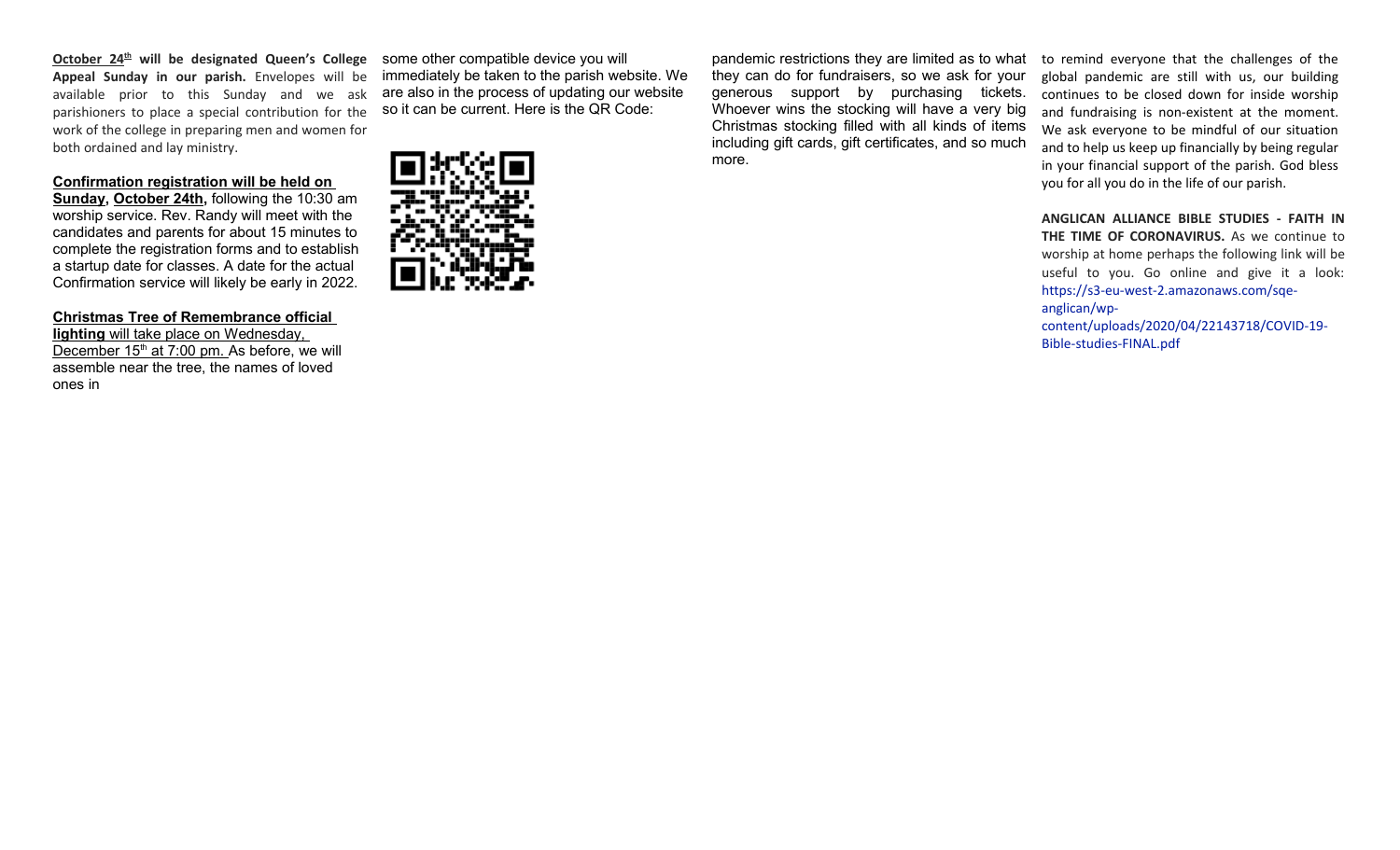**Bulletins** will continue to be printed every second week for the foreseeable future. We do encourage parishioners to go online at: [stphilipsanglicanchurch@nf.aibn](mailto:stphilipsanglicanchurch@nf.aibn) to read the

bulletins.

*Help at recycling is needed. For many years now our men's group (ACM) has been involved in a parish recycling program. We have a trailer where recyclables are carried after they have been picked up from various locations, and a group of parishioners gather most Monday nights to sort and bag them. When enough has been collected then they are taken to the depot and turned into cash that mainly ends up in the parish budget each year. The pandemic has really hampered this work, and some of our men have not been able to get back at it yet. The other reality is that some of our helpers are not as young as they once were when the program was started. We really* do need to have extra help on Monday nights in order to be able to continue this vital work, which is a service to our environment and a bonus to our budget. Seven or eight thousand dollars each year comes from this program. If you have time to help out some Monday nights please desired. let our ACM group know or speak to the rector.

**Sunday School** we also would like to see up and going again. This will require several volunteers to do so. We are now looking for teachers and leaders to help with this. The date we resume will not be known until we have our volunteers in place. This is help members of our community. a vital part of our parish life that got sidetracked during the pandemic, that we hope to get up and going again soon. Please speak to Rev. Randy if you have an interest in getting our Sunday School up and going again.

**Notice from Anglican Life.** Many parishioners stopped receiving a subscription to Anglican Life /

**Religious exemptions from vaccines** apparently have been asked for in some Anglican dioceses in Canada. The following is a note from our diocesan office from Archdeacon Charlene Taylor: "*There is neither legal nor doctrinal authority within the Anglican Church of Canada or any of its ministers to issue the requested religious vaccination exemption".* Our position, as the Anglican Church of Canada, is that there are no religious reasons not to be vaccinated. There may be medical reasons but not religious ones, and this has been researched in depth.

**As part of the Columbarium beautification** area of the Cemetery we are going to purchase **2 matching Garden Benches**, as those there now are getting the worse for wear. The benches we plan to purchase are made of recycled plastic, are very durable and heavy and can withstand harsh weather. They are approximately \$600.00 each plus tax (\$690). One of the benches is being donated by Ruby, Donna and Janice Spurrell. If there is a family or individual in the congregation who would like to donate the other one, please speak to Rev. Randy or one of the church wardens. Memorial plaques can be attached if

**Yesterday was "Food Drive For World Food Day" (Oct. 16th).** Our Parish, with the Parish of St. Lawrence, are accepting donations of none perishable food items and grocery gift cards. All donations will go to St. Lawrence Pop-up Pantry to

**Maintenance envelopes in your box of envelopes** are very important. So far this year we have noted a decrease in maintenance offerings. Your maintenance offering helps to pay our outstanding parish loan (cost of the geothermal heating system) of \$653.93 per month and other items of regular maintenance around

**The Scriptural Sentence for our worship as appointed in our BAS Lectionary.**

| LECUDIIAI Y.                                                                                         |                                                                                    | JUNIOR: "Dad did you go to Sunday school when                           |
|------------------------------------------------------------------------------------------------------|------------------------------------------------------------------------------------|-------------------------------------------------------------------------|
|                                                                                                      |                                                                                    | you were a little boy?"                                                 |
| Oct. 17 <sup>th</sup> .                                                                              | Oct. 24 <sup>th</sup>                                                              | DAD: "I sure did. Never missed a Sunday?"                               |
|                                                                                                      |                                                                                    | JUNIOR (turning to his mother) : "You see, Mom.                         |
| 21 <sup>st</sup> Sunday                                                                              | 22 <sup>nd</sup> Sunday                                                            | It won't do me any good either."                                        |
| after Pentecost                                                                                      | after Pentecost                                                                    |                                                                         |
|                                                                                                      |                                                                                    | www.facebook.com/stphilipsanglicanchurch                                |
| <b>Page 386</b>                                                                                      | <b>Page 388</b>                                                                    |                                                                         |
|                                                                                                      |                                                                                    | <b>Stewardship thought for the Week</b>                                 |
| The Son of man came                                                                                  | <b>Our Saviour Jesus Christ</b>                                                    |                                                                         |
| also not to be served                                                                                |                                                                                    | has abolished deathust a few days ago I heard a fellow say, "I'm giving |
|                                                                                                      | but to serve, and to<br>and brought life and nore and loving it more!"             |                                                                         |
| immortality to light <sup>Do</sup> you think he was a kind of odd? Not at all!<br>give his life as a |                                                                                    |                                                                         |
| ransom for many.                                                                                     | through the gospel. <sup>That's</sup> the witness of many growing Christians. As I |                                                                         |
|                                                                                                      |                                                                                    | live more of the lifestyle of Jesus Christ, I will enjoy it             |
| $1st$ Reading                                                                                        |                                                                                    | more.                                                                   |
| <b>Job 38:</b>                                                                                       | $1st$ Reading                                                                      |                                                                         |
| $1 - 7$                                                                                              | <b>Job 42:</b>                                                                     |                                                                         |
|                                                                                                      | $1-6, 10-17$                                                                       | St. Philip's parish is set up to receive E-Transfers.                   |
| Psalm 104                                                                                            |                                                                                    | These days many of us do online banking and send                        |
| 1-9, 25, 37b                                                                                         | Psalm 34                                                                           | etransfers, so this is another way to make your                         |
| Page: 843-845                                                                                        | $1 - 8$                                                                            | contribution to the parish. Simply go online and use                    |
| (Debbie Collis)                                                                                      | Page: 744-745                                                                      | the parish email address as follows:                                    |
|                                                                                                      | (Ruth Hiscock)                                                                     | stphilipsanglicanchurch@nf.aibn.com<br>and<br>please                    |
| $2nd$ Reading                                                                                        |                                                                                    | enter your name and envelope number (if you have                        |
|                                                                                                      | $2nd$ Reading                                                                      | a number) into the message box. The parish will                         |
| <b>Hebrews 5:</b>                                                                                    |                                                                                    | receive your offering instantly and a message will be                   |
| $1 - 10$                                                                                             | Hebrews 7:                                                                         | sent to our treasurer and she will ensure the amount                    |
|                                                                                                      | 23-28                                                                              | gets added to your envelope offerings for tax                           |
| (Gary King)                                                                                          | (Harvey Hiscock)                                                                   | purposes. It's very easy and convenient.                                |
| Gospel                                                                                               |                                                                                    |                                                                         |
| Mark 10: 35-45                                                                                       | Gospel                                                                             | Please check our parish Facebook page as well as                        |
| (Deacon Bonnell)                                                                                     | Mark 10: 46-52                                                                     | our website for weekly updates. Any information                         |
|                                                                                                      | (Deacon Bonnell)                                                                   | we want to get out to our parishioners will be                          |
|                                                                                                      |                                                                                    | shared and please pass it along to others that may                      |
|                                                                                                      |                                                                                    | not be using this technology.                                           |

## **Church Chuckle**